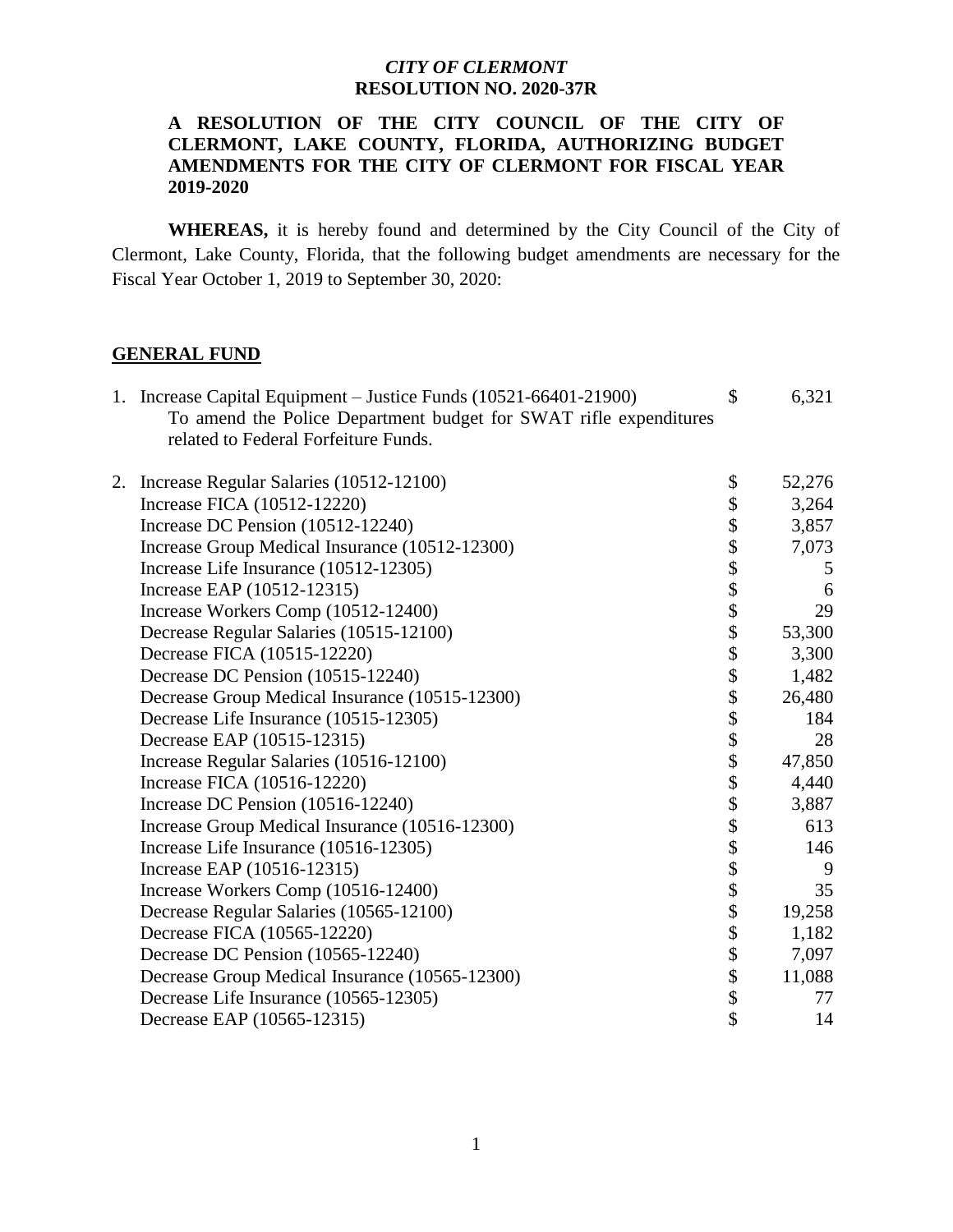To amend the City Manager, Planning & Development Services, Information Technology and Purchasing Department budgets for personnel changes approved by the City Manager.

| 3. Increase Regular Salaries (10521-12100)                                                                                       | \$<br>149,751 |
|----------------------------------------------------------------------------------------------------------------------------------|---------------|
| Increase FICA (10521-12220)                                                                                                      | \$<br>11,456  |
| Increase DB Pension (10521-12245)                                                                                                | \$<br>20,561  |
| Increase Life Insurance (10521-12305)                                                                                            | \$<br>393     |
| Increase Workers Comp (10521-12400)                                                                                              | \$<br>3,069   |
| To amend the Police Department budget for an MOU Agreement related                                                               |               |
| to Police Department wages approved by the City Council on April 14,<br>2020.                                                    |               |
| 4. Increase Fund Balance: Beginning Reserves (10399-39900)                                                                       | \$<br>682,342 |
| To amend the budget to reflect actual reserves at October 1, 2019.                                                               |               |
| 5. Increase Fund Balance: Ending Reserves (10599-59900)<br>Total General Fund adjustments.                                       | \$<br>490,791 |
| <b>BUILDING SERVICES FUND</b>                                                                                                    |               |
| 1. Increase Fund Balance: Beginning Reserves (11399-39900)<br>To amend the budget to reflect actual reserves at October 1, 2019. | \$<br>611,578 |
| 2. Increase Fund Balance: Ending Reserves (11599-59900)<br>Total Building Services Fund Adjustments.                             | \$<br>611,578 |
|                                                                                                                                  |               |

#### **INFRASTRUCTURE SALES TAX FUND**

|    | 1. Increase Fund Balance: Beginning Reserves (12399-39900)<br>To amend the budget to reflect actual reserves at October 1, 2019.                                                                                                                         | \$            | 601,103          |
|----|----------------------------------------------------------------------------------------------------------------------------------------------------------------------------------------------------------------------------------------------------------|---------------|------------------|
|    | 2. Increase Capital Outlay – Other Improvement Fiber $(12516-66300)$<br>Increase Capital Outlay - Fiber Optic Network Expan (12516-66300-16000)                                                                                                          | \$<br>\$      | 2,899<br>221,231 |
|    | Increase Capital Outlay - Pro Services Fiber Optic (12516-66900-16000)<br>To amend the Information Technology Department budget for the<br>carryforward of unexpended FY 2019 funds for fiber network<br>improvements and related professional services. | <sup>\$</sup> | 11,224           |
| 3. | Increase Capital Outlay – Sidewalks $(12541 - 66303)$<br>To amend the Public Services Department budget for the carryforward<br>of unexpended FY 2019 funds for sidewalks.                                                                               | \$            | 72,155           |
|    | 4. Increase Capital Outlay – Other Improvement (12542-66303-72113)                                                                                                                                                                                       |               | 95,000           |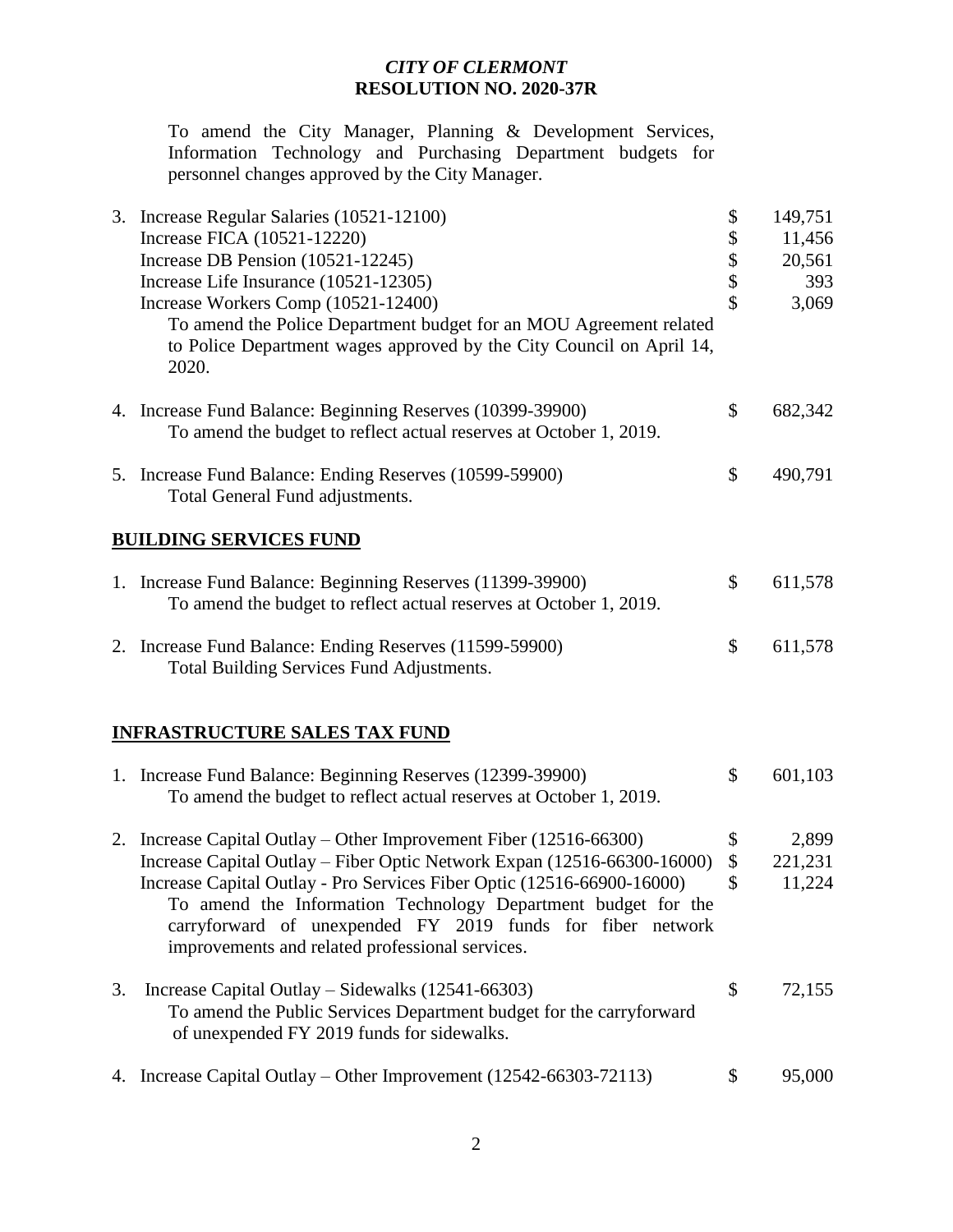To amend the Public Services Department budget for the carryforward of unexpended FY 2019 funds for Lake Hiawatha floating dock.

|    | 5. Increase Fund Balance: Ending Reserves (12599-59900)<br>Total Infrastructure Sales Tax Fund adjustments.                                                           | \$ | 198,594 |  |  |
|----|-----------------------------------------------------------------------------------------------------------------------------------------------------------------------|----|---------|--|--|
|    | <b>CEMETERY FUND</b>                                                                                                                                                  |    |         |  |  |
|    | 1. Increase Fund Balance: Beginning Reserves (13399-39900)<br>To amend the budget to reflect actual reserves at October 1, 2019.                                      | \$ | 45,827  |  |  |
|    | 2. Increase Fund Balance: Ending Reserves (13599-59900)<br>Total Cemetery Fund adjustments.                                                                           | \$ | 45,827  |  |  |
|    | <b>RECREATION IMPACT FEE FUND</b>                                                                                                                                     |    |         |  |  |
|    | 1. Increase Fund Balance: Beginning Reserves (14399-39900)<br>To amend the budget to reflect actual reserves at October 1, 2019.                                      | \$ | 681,043 |  |  |
|    | 2. Increase Fund Balance: Ending Reserves (14599-59900)<br>Total Recreation Impact Fee Fund adjustments.                                                              | \$ | 681,043 |  |  |
|    | <b>POLICE IMPACT FEE FUND</b>                                                                                                                                         |    |         |  |  |
|    | 1. Increase Fund Balance: Beginning Reserves (15399-39900)<br>To amend the budget to reflect actual reserves at October 1, 2019.                                      | \$ | 193,531 |  |  |
|    | 2. Increase Fund Balance: Ending Reserves (15599-59900)<br>Total Police Impact Fee Fund adjustments.                                                                  | \$ | 193,531 |  |  |
|    | <b>FIRE IMPACT FEE FUND</b>                                                                                                                                           |    |         |  |  |
|    | 1. Increase Fund Balance: Beginning Reserves (16399-39900)<br>To amend the budget to reflect actual reserves at October 1, 2019.                                      | \$ | 356,192 |  |  |
| 2. | Increase Capital Outlay – Equipment (16522-66401)<br>To amend the Fire Department budget to fund additional costs for a<br>special operations trailer.                | \$ | 5,500   |  |  |
|    | 3. Increase Capital Outlay – Building $(16522 - 66201)$<br>To amend the Fire Department budget to fund additional costs for a<br>storage building at fire station #4. | \$ | 9,000   |  |  |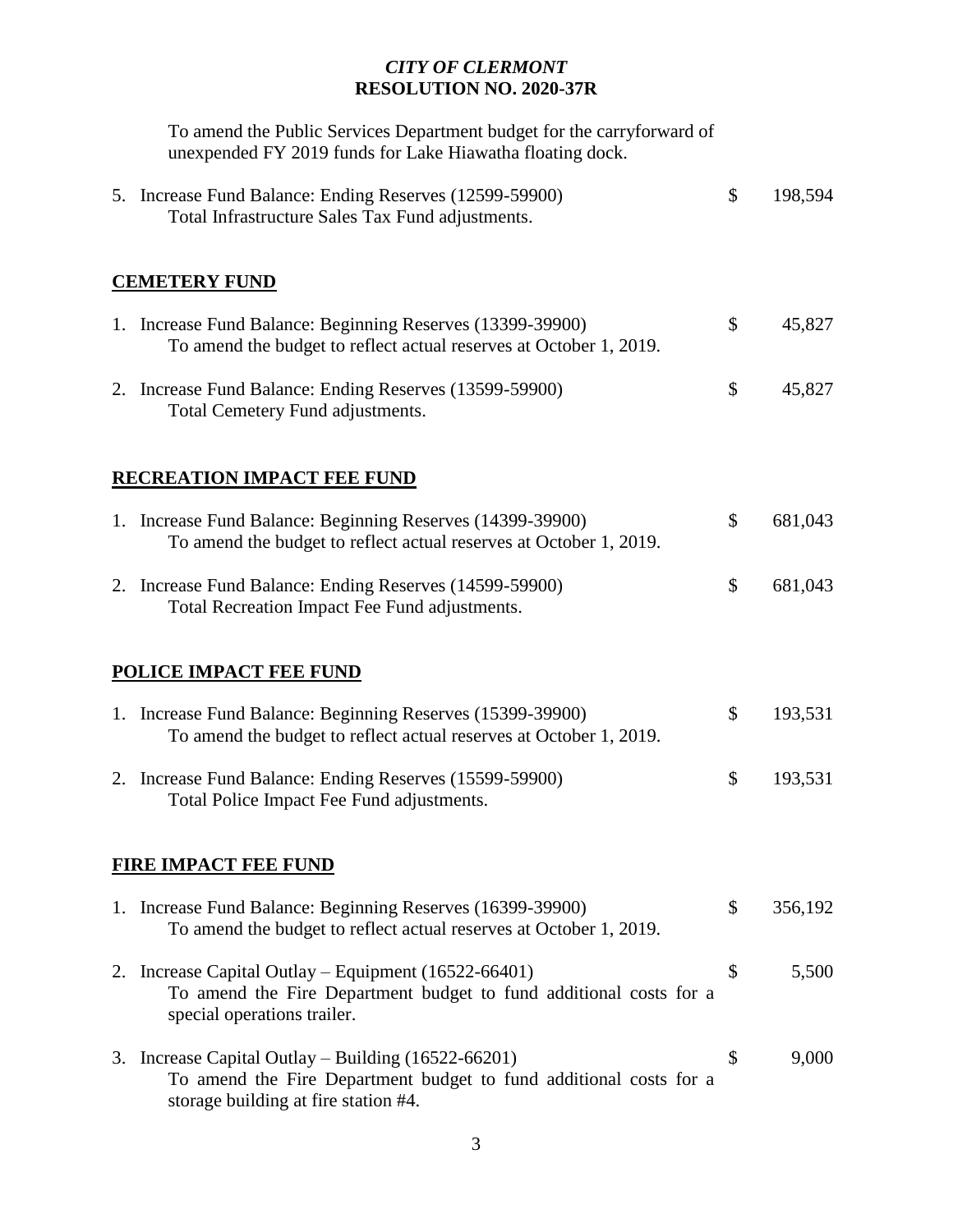| 4. Increase Fund Balance: Ending Reserves (16599-59900)<br>Total Fire Impact Fee Fund adjustments.                               | \$<br>341,692   |
|----------------------------------------------------------------------------------------------------------------------------------|-----------------|
| <b>DEBT SERVICE FUND</b>                                                                                                         |                 |
| 1. Increase Fund Balance: Beginning Reserves (22399-39900)<br>To amend the budget to reflect actual reserves at October 1, 2019. | \$<br>5,147     |
| 2. Increase Fund Balance: Ending Reserves (22599-59900)<br>Total Debt Service Fund Adjustments.                                  | \$<br>5,147     |
| <b>CAPITAL PROJECTS FUND</b>                                                                                                     |                 |
| 1. Increase Fund Balance: Beginning Reserves (32399-39900)<br>To amend the budget to reflect actual reserves at October 1, 2019. | \$<br>1,145,312 |
| 2. Increase Fund Balance: Ending Reserves (32599-59900)<br>Total Capital Project Fund Adjustments.                               | \$<br>1,145,312 |
| <b>WATER FUND</b>                                                                                                                |                 |
| 1. Increase Fund Balance: Beginning Reserves (41399-39900)<br>To amend the budget to reflect actual reserves at October 1, 2019. | \$<br>1,153,235 |
| 2. Increase Fund Balance: Ending Reserves (41599-59900)<br>Total Water Fund Adjustments.                                         | \$<br>1,153,235 |
| <b>SEWER FUND</b>                                                                                                                |                 |
| 1. Increase Fund Balance: Beginning Reserves (42399-39900)<br>To amend the budget to reflect actual reserves at October 1, 2019. | \$<br>3,799,178 |
| 2. Increase Fund Balance: Ending Reserves (42599-59900)<br>Total Sewer Fund Adjustments.                                         | \$<br>3,799,178 |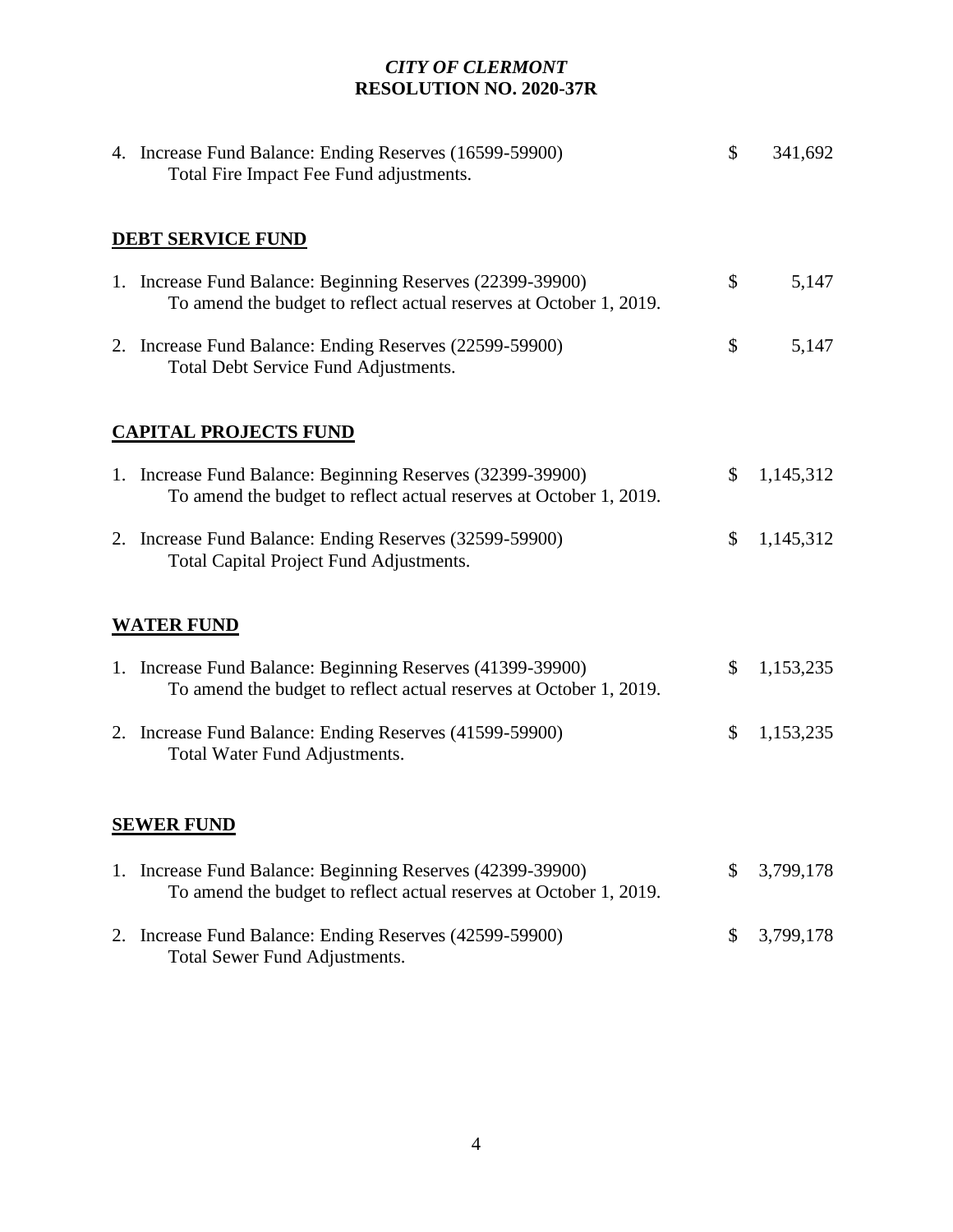# **WATER IMPACT FEE FUND**

| 1. Increase Fund Balance: Beginning Reserves (43399-39900)<br>To amend the budget to reflect actual reserves at October 1, 2019.                                                          | \$<br>634,542   |
|-------------------------------------------------------------------------------------------------------------------------------------------------------------------------------------------|-----------------|
| 2. Increase Fund Balance: Ending Reserves (43599-59900)<br>Total Water Impact Fund Adjustments.                                                                                           | \$<br>634,542   |
| <b>SEWER IMPACT FEE FUND</b>                                                                                                                                                              |                 |
| 1. Increase Fund Balance: Beginning Reserves (44399-39900)<br>To amend the budget to reflect actual reserves at October 1, 2019.                                                          | \$<br>4,063,256 |
| 2. Increase Fund Balance: Ending Reserves (44599-59900)<br>Total Sewer Impact Fund Adjustments.                                                                                           | \$<br>4,063,256 |
| <b>STORMWATER FUND</b>                                                                                                                                                                    |                 |
| 1. Decrease Fund Balance: Beginning Reserves (45399-39900)<br>To amend the budget to reflect actual reserves at October 1, 2019.                                                          | \$<br>1,216,411 |
| 2. Decrease Capital Outlay - Stormwater Improvements (45538-66306)<br>To amend the Public Services Department budget for stormwater capital<br>projects to be constructed during FY 2021. | \$<br>450,000   |
| 3. Decrease Fund Balance: Ending Reserves (45599-59900)<br><b>Total Stormwater Fund Adjustments</b>                                                                                       | \$<br>766,411   |
| <b>SANITATION FUND</b>                                                                                                                                                                    |                 |
| 1. Increase Fund Balance: Beginning Reserves (49399-39900)<br>To amend the budget to reflect actual reserves at October 1, 2019.                                                          | \$<br>496,704   |
| 2. Increase Fund Balance: Ending Reserves (49599-59900)<br>Total Sanitation Fund adjustments.                                                                                             | \$<br>496,704   |
| <b>GROUP SELF INSURANCE FUND</b>                                                                                                                                                          |                 |
| 1. Increase Fund Balance: Beginning Reserves (52399-39900)<br>To amend the budget to reflect actual reserves at October 1, 2019.                                                          | \$<br>80,490    |
| 2. Increase City OAP Health Contribution (52341-34127)                                                                                                                                    | \$<br>130,995   |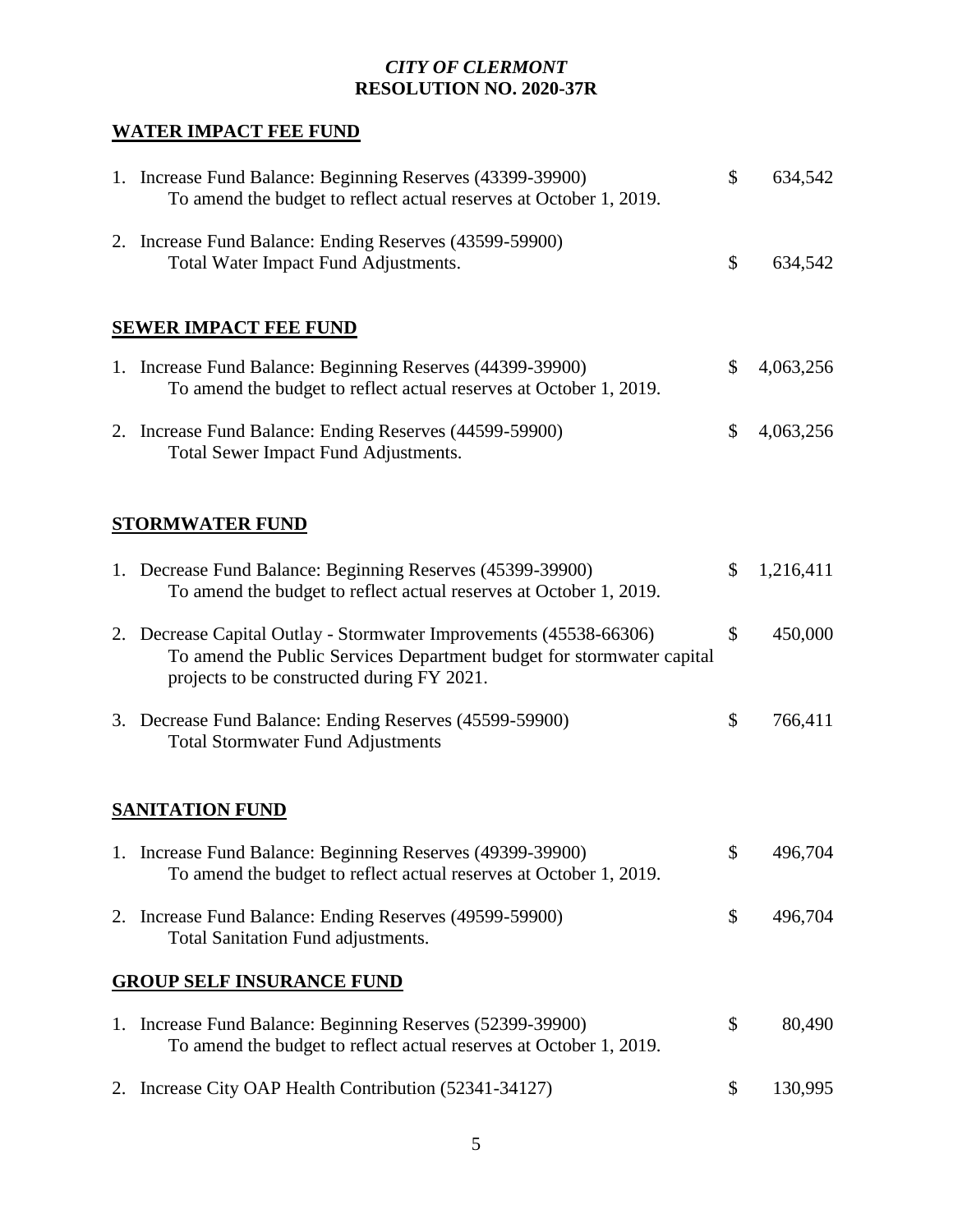| To amend the budget for additional city contributions.                                                                           |               |
|----------------------------------------------------------------------------------------------------------------------------------|---------------|
| 3. Increase Fund Balance: Ending Reserves (52599-59900)<br>Total Group Self Insurance Fund adjustments.                          | \$<br>211,485 |
| <b>CRA FUND</b>                                                                                                                  |               |
| 1. Increase Fund Balance: Beginning Reserves (60399-39900)<br>To amend the budget to reflect actual reserves at October 1, 2019. | \$<br>43,020  |
| 2. Increase Fund Balance: Ending Reserves (60599-59900)<br>Total CRA Fund adjustments.                                           | \$<br>43,020  |
| Net Increase to Fund Balance – All Funds                                                                                         | 13,348,524    |